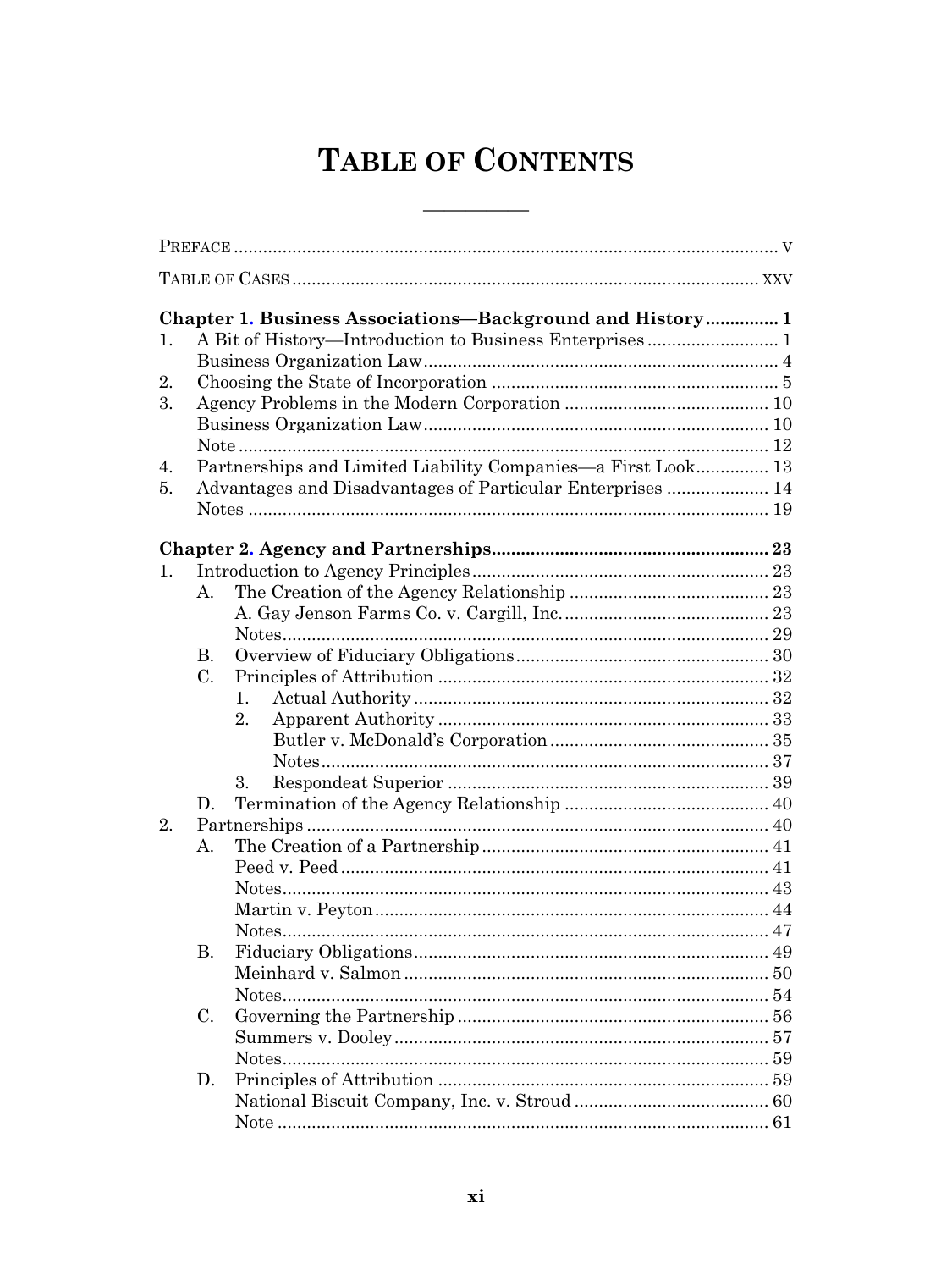|    | Е. |                                                                         |  |
|----|----|-------------------------------------------------------------------------|--|
|    |    | 1.                                                                      |  |
|    |    | $\overline{2}$ .                                                        |  |
|    |    | 3.                                                                      |  |
|    |    |                                                                         |  |
|    |    |                                                                         |  |
|    |    |                                                                         |  |
|    |    | <b>Chapter 3. Limited Partnerships, Limited Liability Partnerships,</b> |  |
|    |    |                                                                         |  |
| 1. |    |                                                                         |  |
|    |    |                                                                         |  |
|    |    |                                                                         |  |
|    |    |                                                                         |  |
|    |    |                                                                         |  |
|    |    |                                                                         |  |
| 2. |    |                                                                         |  |
|    |    |                                                                         |  |
|    |    | Registered Limited Liability Partnerships: Present at the Birth         |  |
|    |    |                                                                         |  |
|    |    |                                                                         |  |
|    |    | Megadyne Information Systems v. Rosner, Owens & Nunziato 89             |  |
|    |    |                                                                         |  |
| 3. |    |                                                                         |  |
|    |    |                                                                         |  |
|    |    |                                                                         |  |
|    |    |                                                                         |  |
|    |    |                                                                         |  |
|    |    |                                                                         |  |
|    |    |                                                                         |  |
|    |    |                                                                         |  |
|    |    |                                                                         |  |
|    |    |                                                                         |  |
| 4. |    |                                                                         |  |
|    |    |                                                                         |  |
|    |    | Chapter 4. Corporations-Formation and Finances117                       |  |
| 1. |    |                                                                         |  |
|    |    |                                                                         |  |
| 2. |    |                                                                         |  |
|    | А. |                                                                         |  |
|    |    | Personal Liability of Promoters for Pre-Incorporation<br>1.             |  |
|    |    |                                                                         |  |
|    |    |                                                                         |  |
|    |    |                                                                         |  |
|    |    | Corporate Liability for Pre-Incorporation Contracts  125<br>2.          |  |
|    |    |                                                                         |  |
|    |    | Corporate Liability for the Activities of Fraudulent<br>3.              |  |
|    |    |                                                                         |  |
|    |    |                                                                         |  |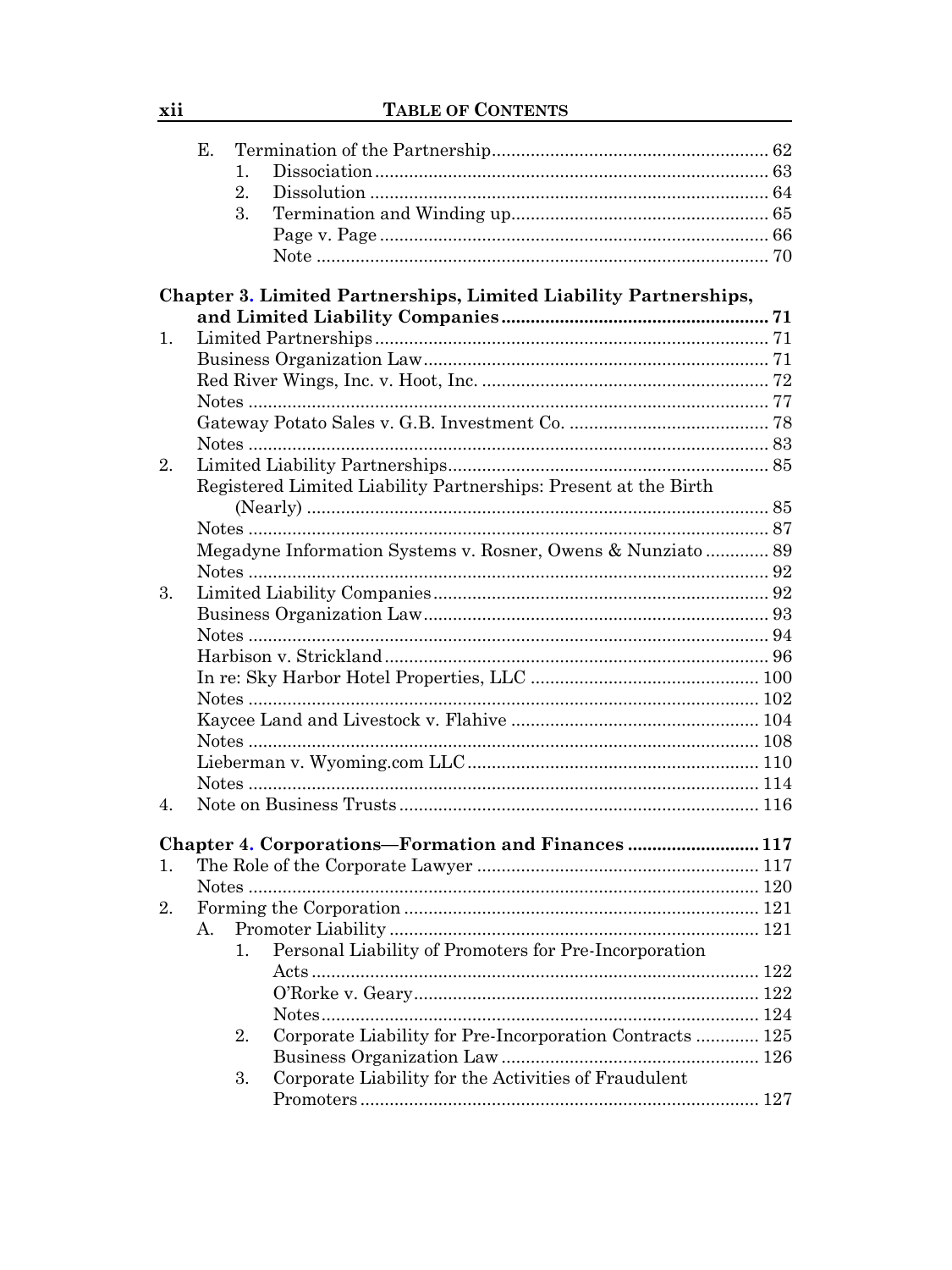|         | Old Dominion Copper Mining & Smelting Co. v.                         |  |
|---------|----------------------------------------------------------------------|--|
|         |                                                                      |  |
|         |                                                                      |  |
|         | $\mathbf{B}$ .                                                       |  |
| 3.      |                                                                      |  |
|         | Cranson v. International Business Machines Corp.  137                |  |
|         |                                                                      |  |
| 4.      |                                                                      |  |
|         | А.                                                                   |  |
|         | 1.                                                                   |  |
|         | $\overline{2}$ .                                                     |  |
|         | 3.                                                                   |  |
|         | <b>B.</b>                                                            |  |
|         | C.                                                                   |  |
|         | D.                                                                   |  |
|         | Ε.                                                                   |  |
|         |                                                                      |  |
|         |                                                                      |  |
| $1_{-}$ |                                                                      |  |
|         |                                                                      |  |
|         |                                                                      |  |
|         | East Market Street Square, Inc. v. Tycorp Pizza IV, Inc.  165        |  |
|         |                                                                      |  |
|         | Iceland Telecom, Ltd. v. Information Systems & Networks Corp 171     |  |
|         |                                                                      |  |
|         |                                                                      |  |
|         |                                                                      |  |
|         |                                                                      |  |
| 2.      |                                                                      |  |
|         | Wiswall v. The Greenville and Raleigh Plank Road Co 186              |  |
|         |                                                                      |  |
| 3.      |                                                                      |  |
|         |                                                                      |  |
|         |                                                                      |  |
|         |                                                                      |  |
|         |                                                                      |  |
|         |                                                                      |  |
|         | Notes                                                                |  |
|         | The Social Responsibility of Business Is to Increase its Profits 204 |  |
|         |                                                                      |  |
|         | Aligning Corporate and Community Interests: From Abominable to       |  |
|         |                                                                      |  |
|         | Corporate Governance as Social Responsibility: A Research            |  |
|         |                                                                      |  |
|         |                                                                      |  |
|         |                                                                      |  |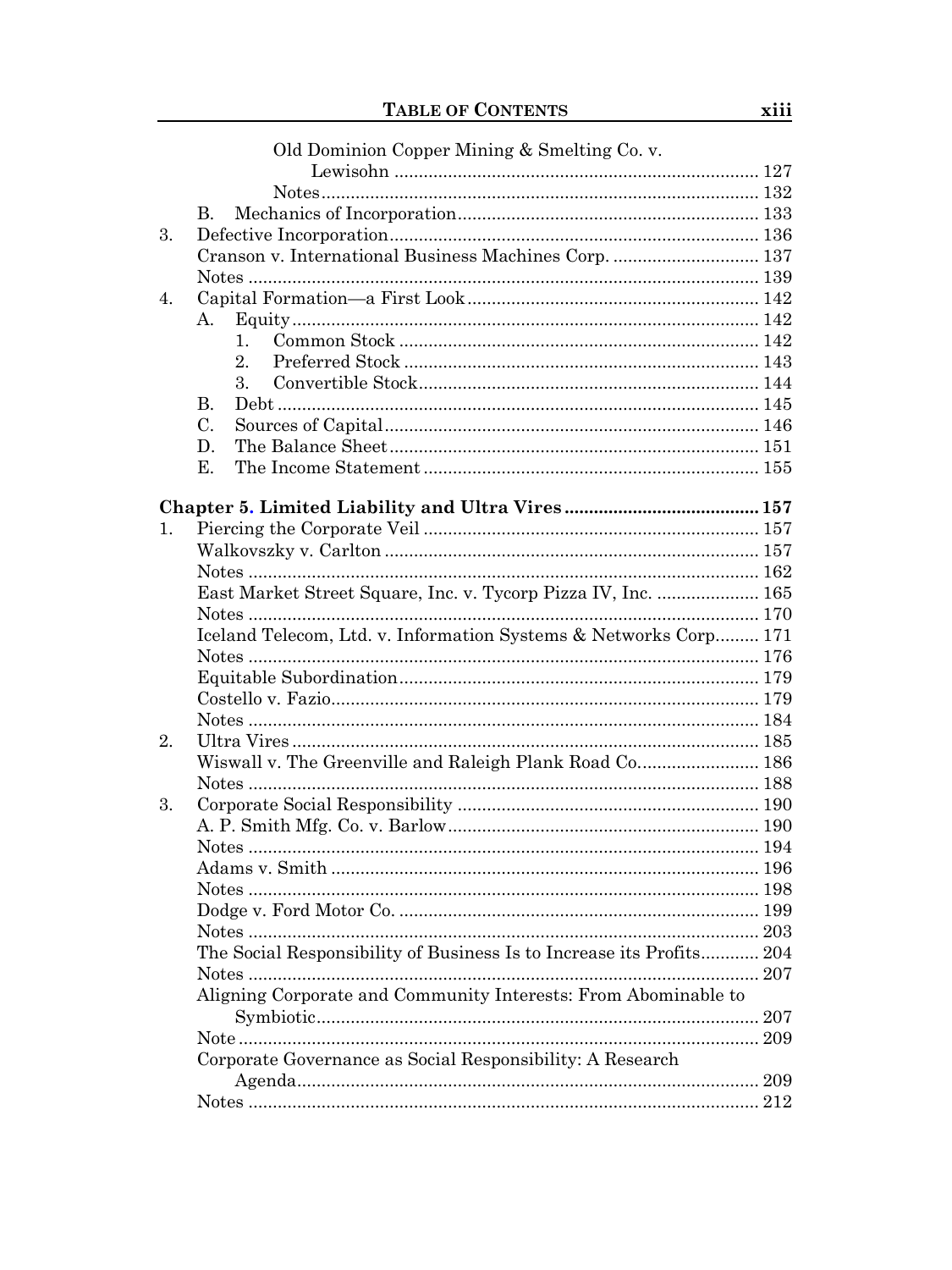| 1. |                                                     |     |
|----|-----------------------------------------------------|-----|
|    |                                                     |     |
| 2. |                                                     |     |
|    |                                                     |     |
|    |                                                     |     |
|    |                                                     |     |
|    |                                                     |     |
|    |                                                     |     |
|    |                                                     |     |
| 3. |                                                     |     |
|    |                                                     |     |
|    |                                                     |     |
| 4. |                                                     |     |
|    |                                                     |     |
| 5. |                                                     |     |
|    |                                                     |     |
|    |                                                     |     |
| 6. |                                                     |     |
|    |                                                     |     |
|    |                                                     |     |
|    |                                                     |     |
|    |                                                     |     |
|    |                                                     |     |
| 1. |                                                     |     |
|    |                                                     |     |
|    | Notes                                               |     |
|    |                                                     |     |
|    | Notes                                               |     |
|    |                                                     |     |
|    |                                                     |     |
| 2. | Decision-Making and the Business Judgment Rule  275 |     |
|    |                                                     |     |
|    |                                                     |     |
|    |                                                     |     |
|    |                                                     |     |
|    |                                                     |     |
|    |                                                     |     |
| 3. |                                                     |     |
|    |                                                     | 321 |
|    |                                                     |     |
|    |                                                     |     |
|    |                                                     |     |
| 1. |                                                     |     |
|    |                                                     |     |
|    |                                                     |     |
|    |                                                     |     |

 $\frac{xiv}{i}$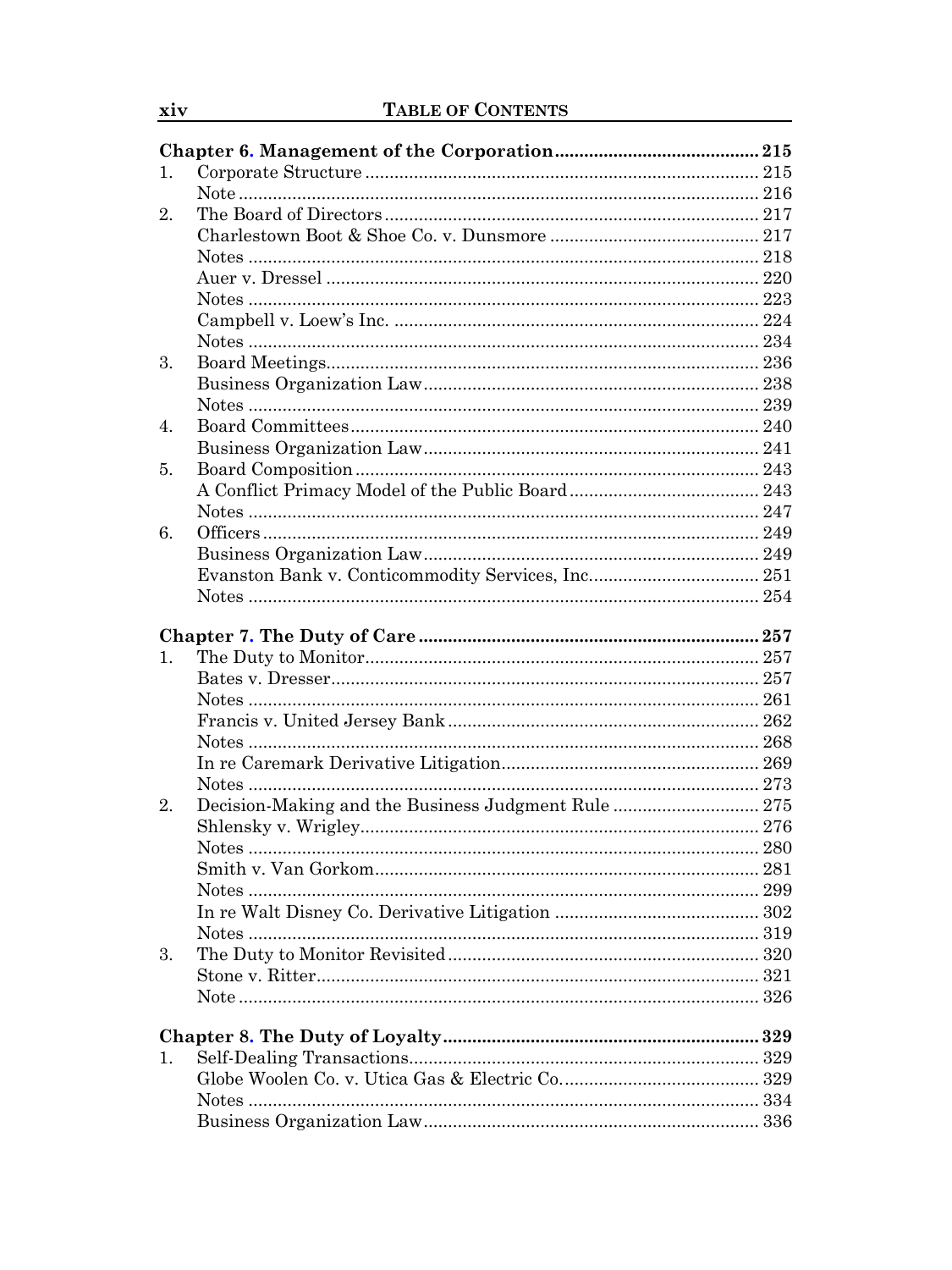|    | Cookies Food Products, Inc. v. Lakes Warehouse Distributing, Inc 348 |  |
|----|----------------------------------------------------------------------|--|
|    |                                                                      |  |
| 2. |                                                                      |  |
|    |                                                                      |  |
|    |                                                                      |  |
|    |                                                                      |  |
|    |                                                                      |  |
| 3. |                                                                      |  |
|    |                                                                      |  |
|    |                                                                      |  |
|    |                                                                      |  |
|    |                                                                      |  |
|    |                                                                      |  |
|    |                                                                      |  |
| 4. |                                                                      |  |
|    |                                                                      |  |
|    |                                                                      |  |
|    |                                                                      |  |
|    |                                                                      |  |
| 1. |                                                                      |  |
|    |                                                                      |  |
|    |                                                                      |  |
|    |                                                                      |  |
| 2. |                                                                      |  |
|    |                                                                      |  |
| 3. |                                                                      |  |
|    |                                                                      |  |
|    |                                                                      |  |
| 4. |                                                                      |  |
|    |                                                                      |  |
|    |                                                                      |  |
|    |                                                                      |  |
|    |                                                                      |  |
|    |                                                                      |  |
|    |                                                                      |  |
| 5. |                                                                      |  |
|    |                                                                      |  |
|    |                                                                      |  |
|    |                                                                      |  |
|    |                                                                      |  |
|    |                                                                      |  |
|    |                                                                      |  |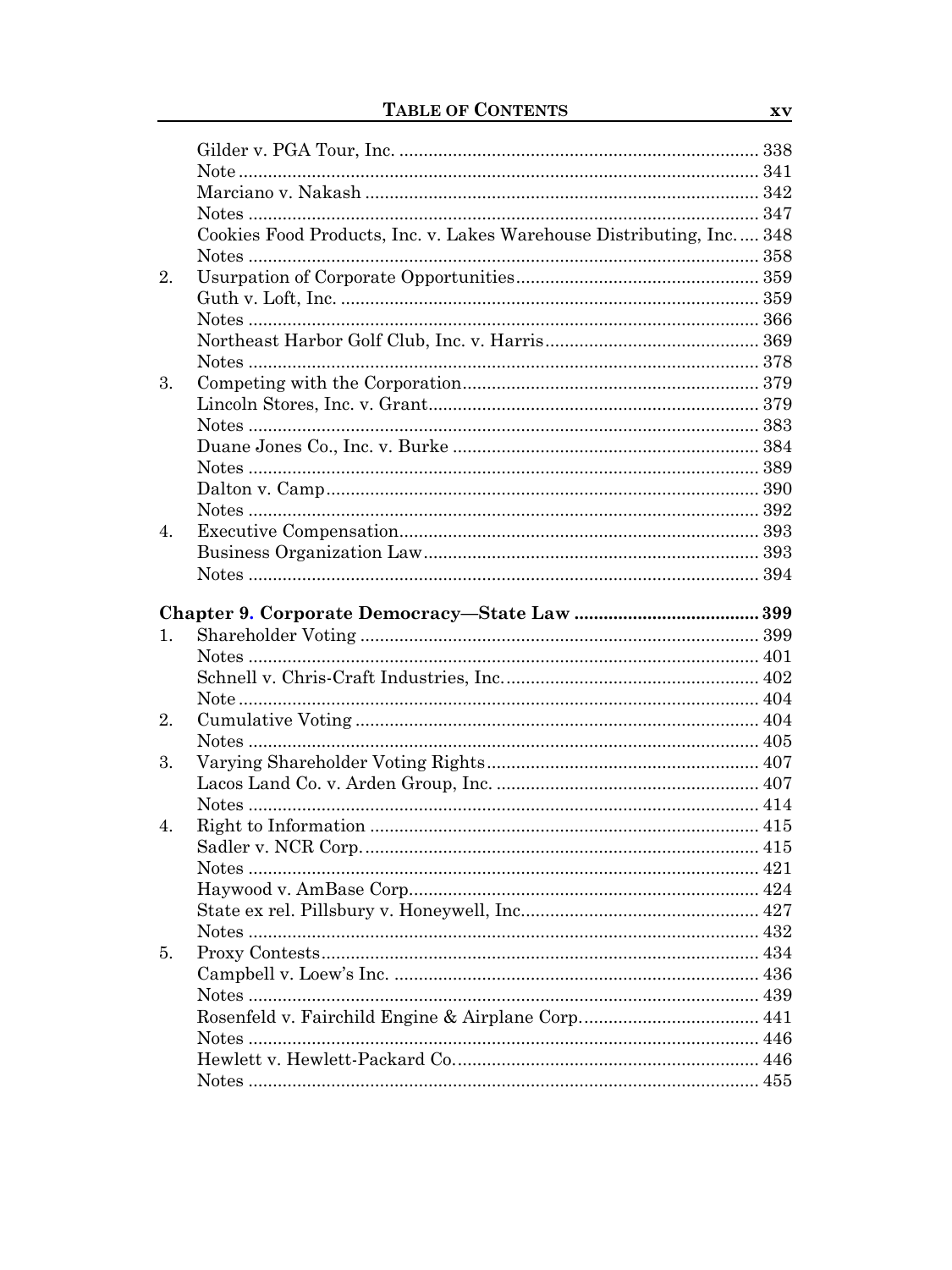| 1.<br>2.<br>3.<br>Ringling v. Ringling Bros.-Barnum & Bailey Combined Shows, Inc 509<br>Ringling Bros.-Barnum & Bailey Combined Shows, Inc. v. Ringling 518<br>4.<br>5.<br>6.<br>St. Louis Union Trust Co. v. Merrill Lynch, Pierce, Fenner & Smith<br>Hartman v. BigInch Fabricators & Construction Holding Co 570<br>Chapter 11. Duties of Controlling Shareholders 577<br>1. |  |  |
|---------------------------------------------------------------------------------------------------------------------------------------------------------------------------------------------------------------------------------------------------------------------------------------------------------------------------------------------------------------------------------|--|--|
|                                                                                                                                                                                                                                                                                                                                                                                 |  |  |
|                                                                                                                                                                                                                                                                                                                                                                                 |  |  |
|                                                                                                                                                                                                                                                                                                                                                                                 |  |  |
|                                                                                                                                                                                                                                                                                                                                                                                 |  |  |
|                                                                                                                                                                                                                                                                                                                                                                                 |  |  |
|                                                                                                                                                                                                                                                                                                                                                                                 |  |  |
|                                                                                                                                                                                                                                                                                                                                                                                 |  |  |
|                                                                                                                                                                                                                                                                                                                                                                                 |  |  |
|                                                                                                                                                                                                                                                                                                                                                                                 |  |  |
|                                                                                                                                                                                                                                                                                                                                                                                 |  |  |
|                                                                                                                                                                                                                                                                                                                                                                                 |  |  |
|                                                                                                                                                                                                                                                                                                                                                                                 |  |  |
|                                                                                                                                                                                                                                                                                                                                                                                 |  |  |
|                                                                                                                                                                                                                                                                                                                                                                                 |  |  |
|                                                                                                                                                                                                                                                                                                                                                                                 |  |  |
|                                                                                                                                                                                                                                                                                                                                                                                 |  |  |
|                                                                                                                                                                                                                                                                                                                                                                                 |  |  |
|                                                                                                                                                                                                                                                                                                                                                                                 |  |  |
|                                                                                                                                                                                                                                                                                                                                                                                 |  |  |
|                                                                                                                                                                                                                                                                                                                                                                                 |  |  |
|                                                                                                                                                                                                                                                                                                                                                                                 |  |  |
|                                                                                                                                                                                                                                                                                                                                                                                 |  |  |
|                                                                                                                                                                                                                                                                                                                                                                                 |  |  |
|                                                                                                                                                                                                                                                                                                                                                                                 |  |  |
|                                                                                                                                                                                                                                                                                                                                                                                 |  |  |
|                                                                                                                                                                                                                                                                                                                                                                                 |  |  |
|                                                                                                                                                                                                                                                                                                                                                                                 |  |  |
|                                                                                                                                                                                                                                                                                                                                                                                 |  |  |
|                                                                                                                                                                                                                                                                                                                                                                                 |  |  |
|                                                                                                                                                                                                                                                                                                                                                                                 |  |  |
|                                                                                                                                                                                                                                                                                                                                                                                 |  |  |
|                                                                                                                                                                                                                                                                                                                                                                                 |  |  |
|                                                                                                                                                                                                                                                                                                                                                                                 |  |  |
|                                                                                                                                                                                                                                                                                                                                                                                 |  |  |
|                                                                                                                                                                                                                                                                                                                                                                                 |  |  |
|                                                                                                                                                                                                                                                                                                                                                                                 |  |  |
|                                                                                                                                                                                                                                                                                                                                                                                 |  |  |
|                                                                                                                                                                                                                                                                                                                                                                                 |  |  |
|                                                                                                                                                                                                                                                                                                                                                                                 |  |  |
|                                                                                                                                                                                                                                                                                                                                                                                 |  |  |
|                                                                                                                                                                                                                                                                                                                                                                                 |  |  |
|                                                                                                                                                                                                                                                                                                                                                                                 |  |  |
|                                                                                                                                                                                                                                                                                                                                                                                 |  |  |
|                                                                                                                                                                                                                                                                                                                                                                                 |  |  |
|                                                                                                                                                                                                                                                                                                                                                                                 |  |  |
|                                                                                                                                                                                                                                                                                                                                                                                 |  |  |

xvi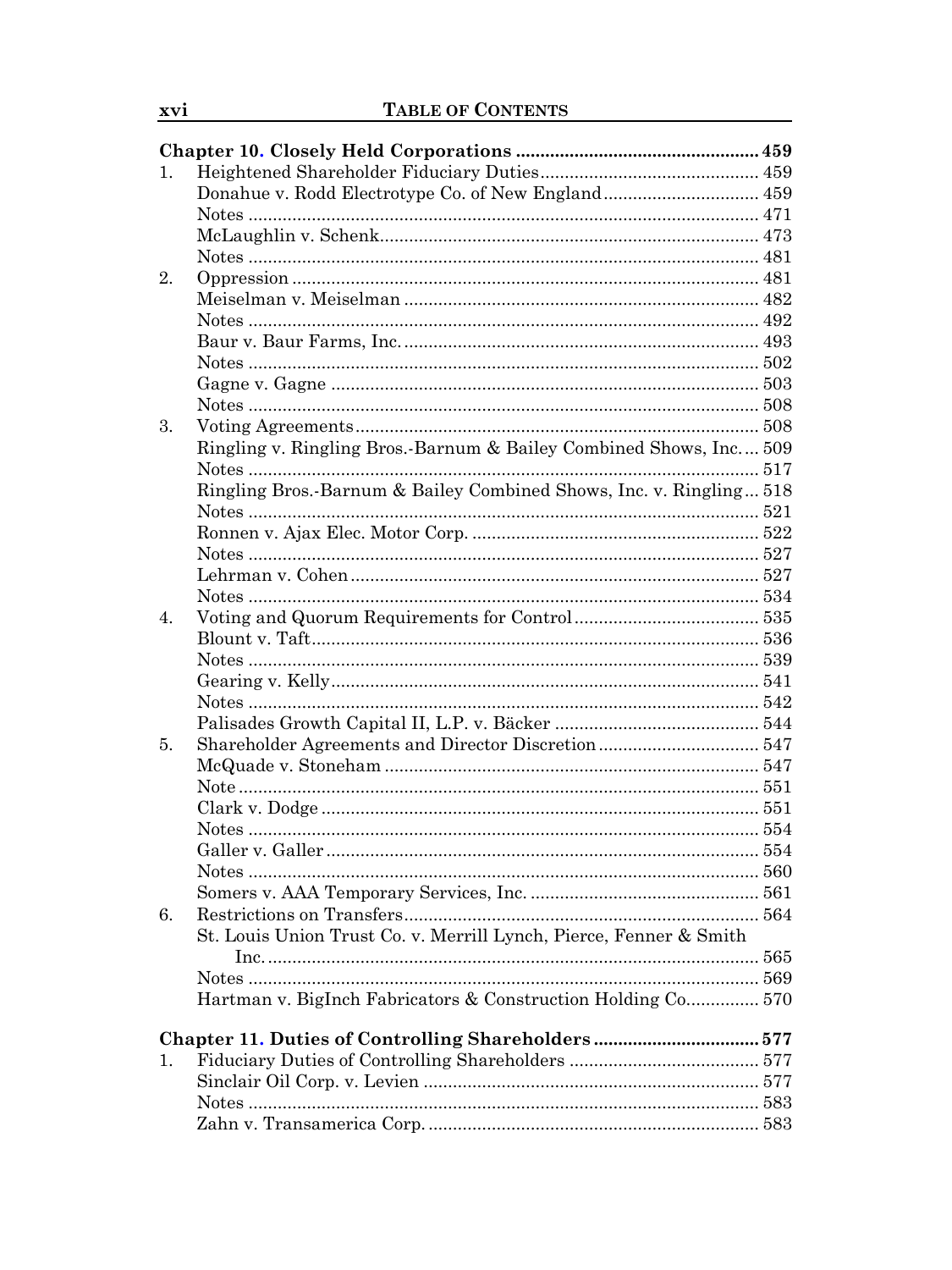| 2. |                                                                |  |
|----|----------------------------------------------------------------|--|
|    |                                                                |  |
|    |                                                                |  |
|    |                                                                |  |
|    |                                                                |  |
|    |                                                                |  |
|    |                                                                |  |
|    |                                                                |  |
|    |                                                                |  |
|    |                                                                |  |
|    |                                                                |  |
|    | Chapter 12. Publicly Traded Companies-SEC Regulation  633      |  |
| 1. |                                                                |  |
| 2. |                                                                |  |
|    |                                                                |  |
| 3. |                                                                |  |
|    |                                                                |  |
|    |                                                                |  |
|    |                                                                |  |
|    |                                                                |  |
|    |                                                                |  |
| 4. |                                                                |  |
|    |                                                                |  |
|    |                                                                |  |
|    |                                                                |  |
|    |                                                                |  |
|    |                                                                |  |
|    |                                                                |  |
|    | Chapter 13. Fraud Claims Under the Federal Securities Laws 675 |  |
| 1. |                                                                |  |
|    |                                                                |  |
|    |                                                                |  |
| 2. |                                                                |  |
|    |                                                                |  |
| 3. |                                                                |  |
|    |                                                                |  |
|    |                                                                |  |
|    |                                                                |  |
|    |                                                                |  |
| 4. |                                                                |  |
|    |                                                                |  |
|    |                                                                |  |
|    |                                                                |  |
|    |                                                                |  |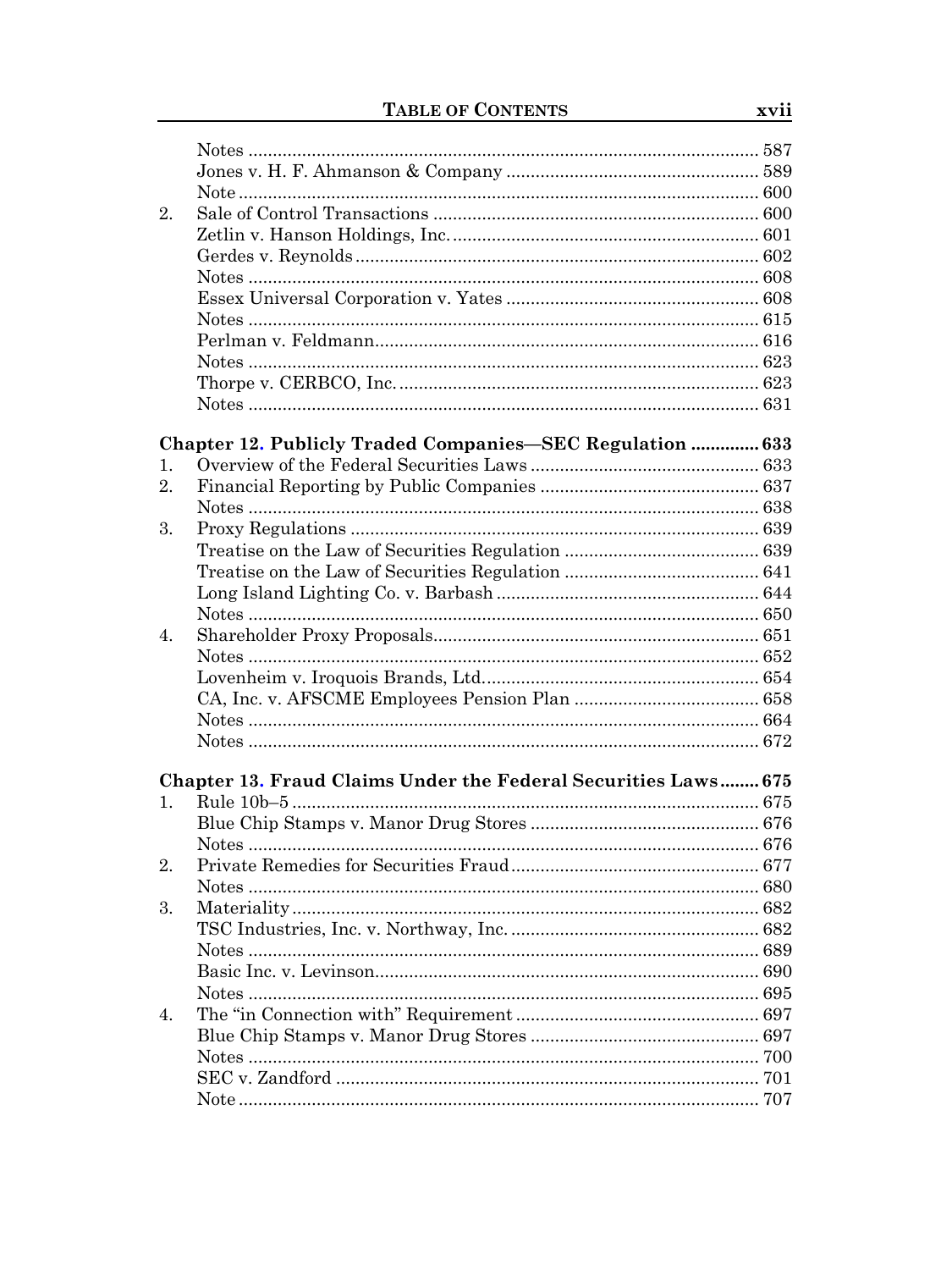| 5.  |                                                                   |  |
|-----|-------------------------------------------------------------------|--|
|     |                                                                   |  |
|     |                                                                   |  |
|     |                                                                   |  |
| 6.  |                                                                   |  |
|     |                                                                   |  |
|     |                                                                   |  |
|     |                                                                   |  |
|     |                                                                   |  |
| 7.  |                                                                   |  |
|     |                                                                   |  |
|     |                                                                   |  |
|     |                                                                   |  |
|     |                                                                   |  |
| 8.  |                                                                   |  |
|     |                                                                   |  |
|     |                                                                   |  |
| 9.  |                                                                   |  |
|     |                                                                   |  |
|     |                                                                   |  |
| 10. |                                                                   |  |
|     |                                                                   |  |
|     |                                                                   |  |
|     | Omnicare, Inc. v. Laborers District Council Construction Industry |  |
|     |                                                                   |  |
|     |                                                                   |  |
| 11. |                                                                   |  |
|     |                                                                   |  |
|     |                                                                   |  |
|     |                                                                   |  |
|     |                                                                   |  |
|     |                                                                   |  |
| 12. |                                                                   |  |
|     |                                                                   |  |
|     |                                                                   |  |
| 13. |                                                                   |  |
|     | Implementation of Standards of Professional Conduct for           |  |
|     |                                                                   |  |
| 14. |                                                                   |  |
| 15. |                                                                   |  |
|     |                                                                   |  |
|     |                                                                   |  |
|     |                                                                   |  |
|     |                                                                   |  |
| 1.  |                                                                   |  |
|     |                                                                   |  |
|     |                                                                   |  |
|     |                                                                   |  |

xviii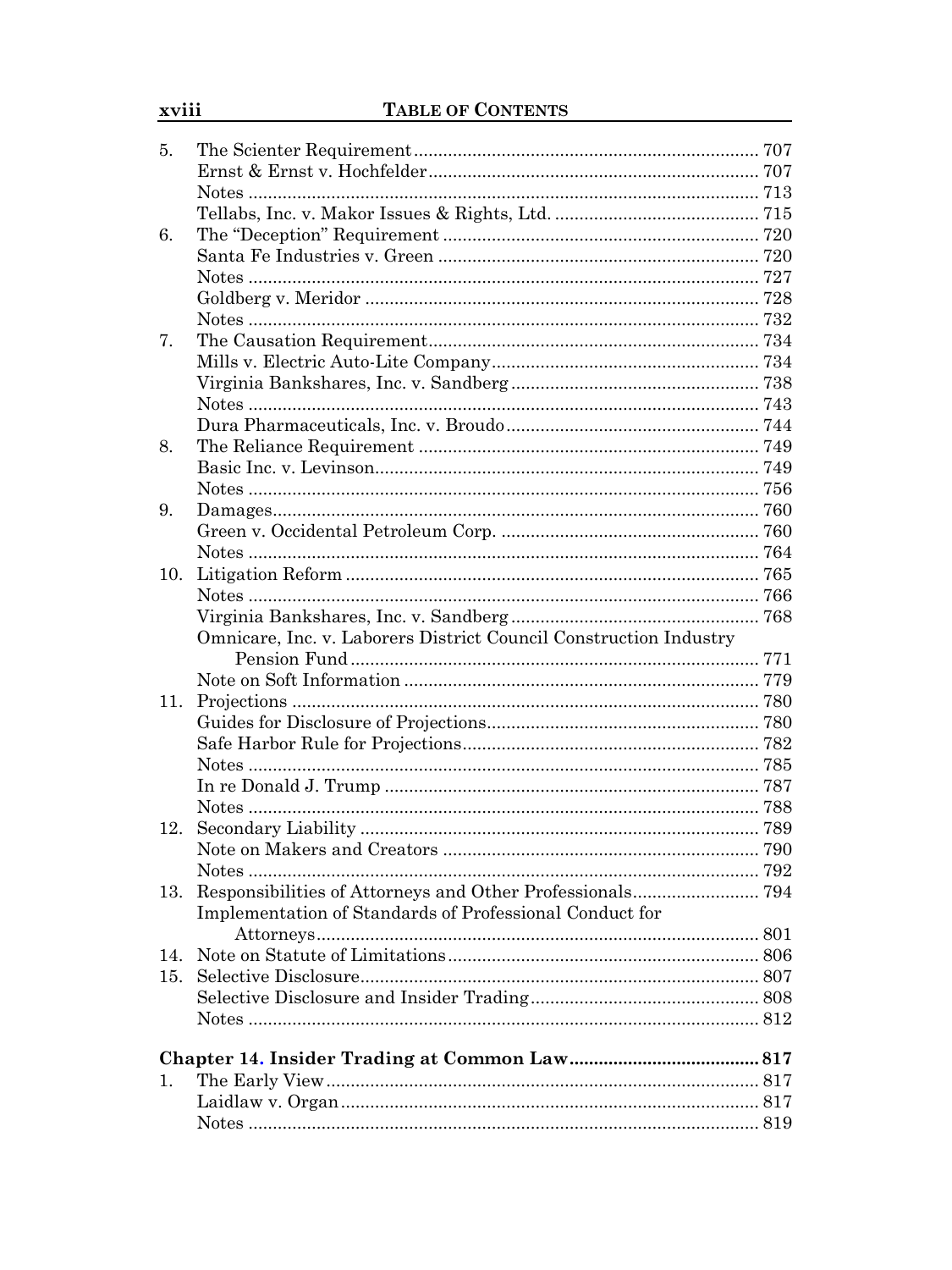| 2. |                                                                    |  |
|----|--------------------------------------------------------------------|--|
|    |                                                                    |  |
|    |                                                                    |  |
|    |                                                                    |  |
| 3. |                                                                    |  |
|    |                                                                    |  |
|    |                                                                    |  |
|    |                                                                    |  |
|    |                                                                    |  |
|    | Chapter 15. Section 16 of the Securities Exchange Act of 1934  843 |  |
| 1. |                                                                    |  |
|    |                                                                    |  |
| 2. |                                                                    |  |
|    |                                                                    |  |
|    |                                                                    |  |
|    |                                                                    |  |
|    |                                                                    |  |
|    |                                                                    |  |
|    |                                                                    |  |
| 3. |                                                                    |  |
|    |                                                                    |  |
|    |                                                                    |  |
| 4. |                                                                    |  |
|    |                                                                    |  |
|    |                                                                    |  |
| 5. |                                                                    |  |
|    |                                                                    |  |
|    |                                                                    |  |
| 1. |                                                                    |  |
|    |                                                                    |  |
|    | Notes                                                              |  |
|    |                                                                    |  |
|    |                                                                    |  |
| 2. |                                                                    |  |
|    |                                                                    |  |
|    |                                                                    |  |
|    |                                                                    |  |
|    |                                                                    |  |
| 3. |                                                                    |  |
|    |                                                                    |  |
|    |                                                                    |  |
|    |                                                                    |  |
|    |                                                                    |  |
|    |                                                                    |  |
|    |                                                                    |  |
|    |                                                                    |  |
| 4. |                                                                    |  |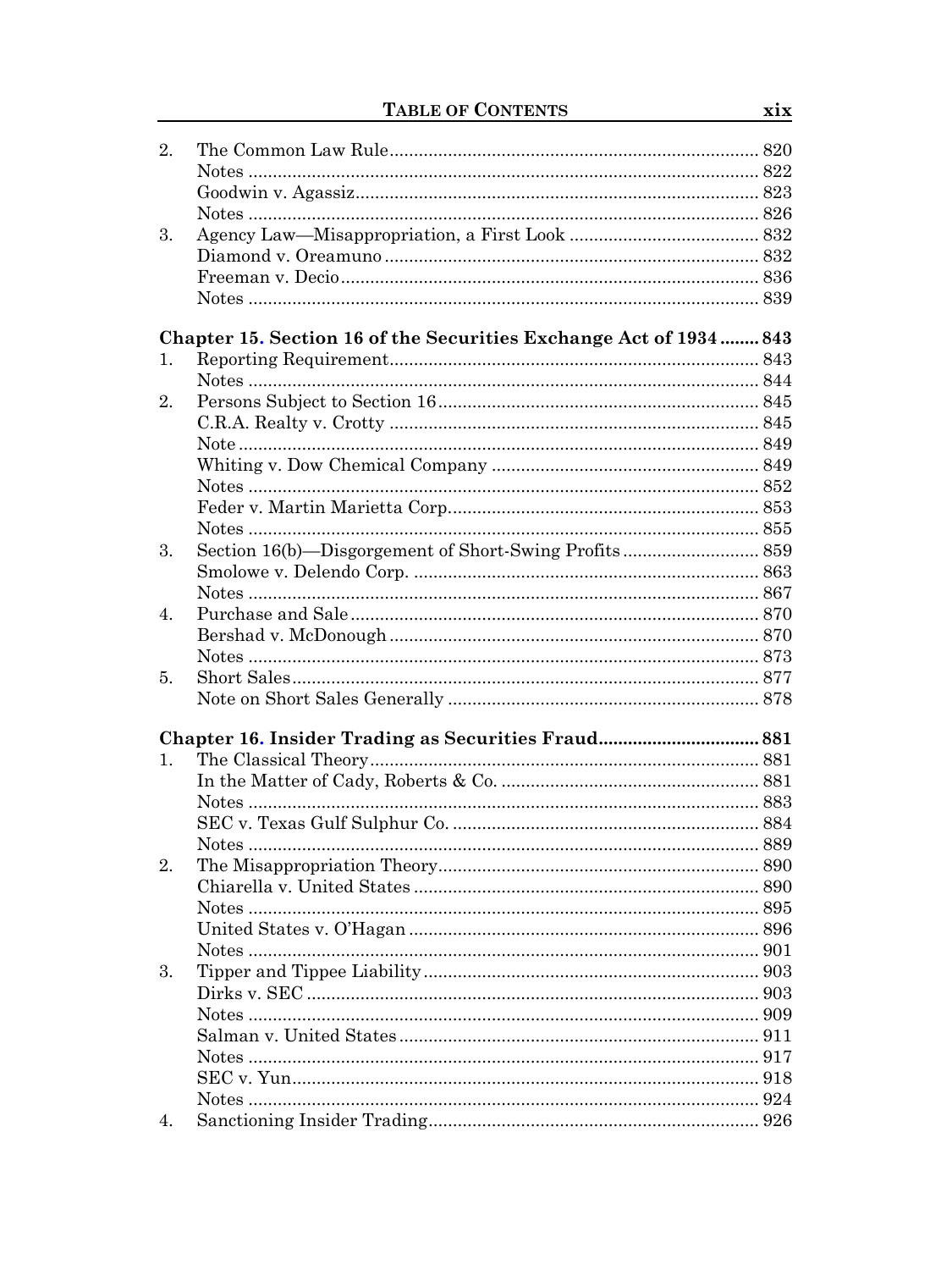| 5. |                                                               |  |
|----|---------------------------------------------------------------|--|
|    |                                                               |  |
|    |                                                               |  |
|    |                                                               |  |
| 1. |                                                               |  |
|    |                                                               |  |
|    |                                                               |  |
| 2. |                                                               |  |
| 3. |                                                               |  |
|    |                                                               |  |
|    |                                                               |  |
| 4. |                                                               |  |
|    |                                                               |  |
|    |                                                               |  |
|    |                                                               |  |
|    |                                                               |  |
|    |                                                               |  |
|    |                                                               |  |
|    |                                                               |  |
| 5. |                                                               |  |
|    |                                                               |  |
|    |                                                               |  |
|    | Verition Partners Master Fund Ltd. v. Aruba Networks, Inc 982 |  |
|    |                                                               |  |
| 6. |                                                               |  |
|    |                                                               |  |
|    |                                                               |  |
|    |                                                               |  |
|    |                                                               |  |
|    |                                                               |  |
|    |                                                               |  |
|    |                                                               |  |
|    |                                                               |  |
|    |                                                               |  |
| 1. |                                                               |  |
|    |                                                               |  |
|    |                                                               |  |
|    |                                                               |  |
|    |                                                               |  |
|    |                                                               |  |
|    |                                                               |  |
|    |                                                               |  |
| 2. | Takeover Battles—the Changing Role of the Board 1063          |  |
|    | Revlon, Inc. v. MacAndrews & Forbes Holdings, Inc 1063        |  |
|    |                                                               |  |
|    |                                                               |  |
|    | Notes                                                         |  |
|    |                                                               |  |

 $\overline{\mathbf{X}} \mathbf{X}$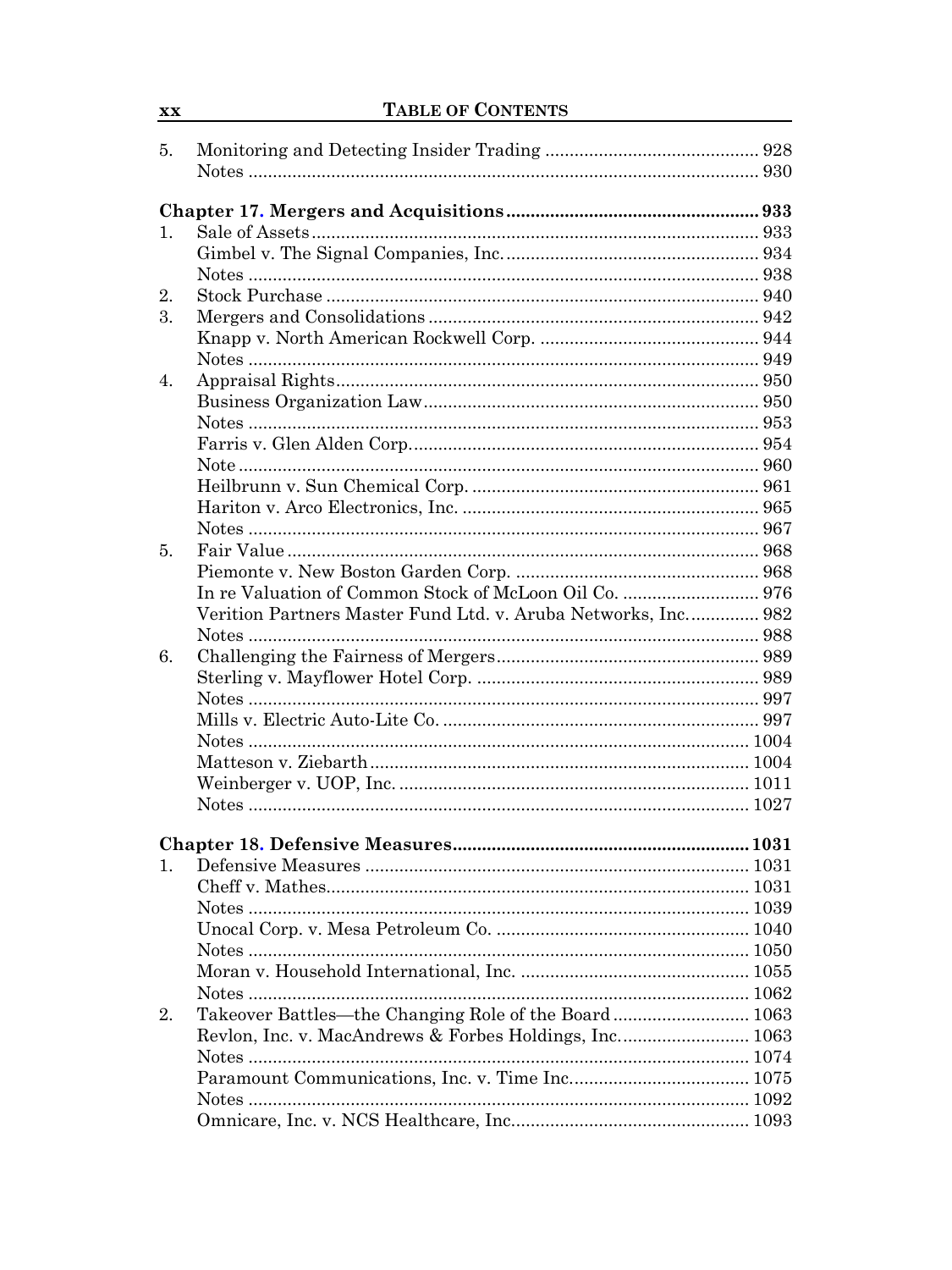|    | Chapter 19. Federal and State Takeover and Tender Offer               |  |
|----|-----------------------------------------------------------------------|--|
|    |                                                                       |  |
| 1. |                                                                       |  |
|    |                                                                       |  |
|    |                                                                       |  |
| 2. |                                                                       |  |
|    |                                                                       |  |
|    |                                                                       |  |
| 3. | Commission Guidance on Mini-Tender Offers and Limited                 |  |
|    |                                                                       |  |
| 4. |                                                                       |  |
|    |                                                                       |  |
|    |                                                                       |  |
|    |                                                                       |  |
|    |                                                                       |  |
| 5. |                                                                       |  |
|    |                                                                       |  |
|    |                                                                       |  |
|    | Amanda Acquisition Corp. v. Universal Foods Corp.  1140               |  |
|    | <b>Chapter 20. Derivative Actions and Indemnification of Officers</b> |  |
| 1. |                                                                       |  |
|    |                                                                       |  |
|    |                                                                       |  |
|    |                                                                       |  |
|    |                                                                       |  |
|    |                                                                       |  |
|    |                                                                       |  |
| 2. |                                                                       |  |
|    |                                                                       |  |
|    |                                                                       |  |
| 3. |                                                                       |  |
|    |                                                                       |  |
|    |                                                                       |  |
|    |                                                                       |  |
|    |                                                                       |  |
|    |                                                                       |  |
|    |                                                                       |  |
| 4. |                                                                       |  |
|    |                                                                       |  |
|    |                                                                       |  |
|    |                                                                       |  |
|    |                                                                       |  |